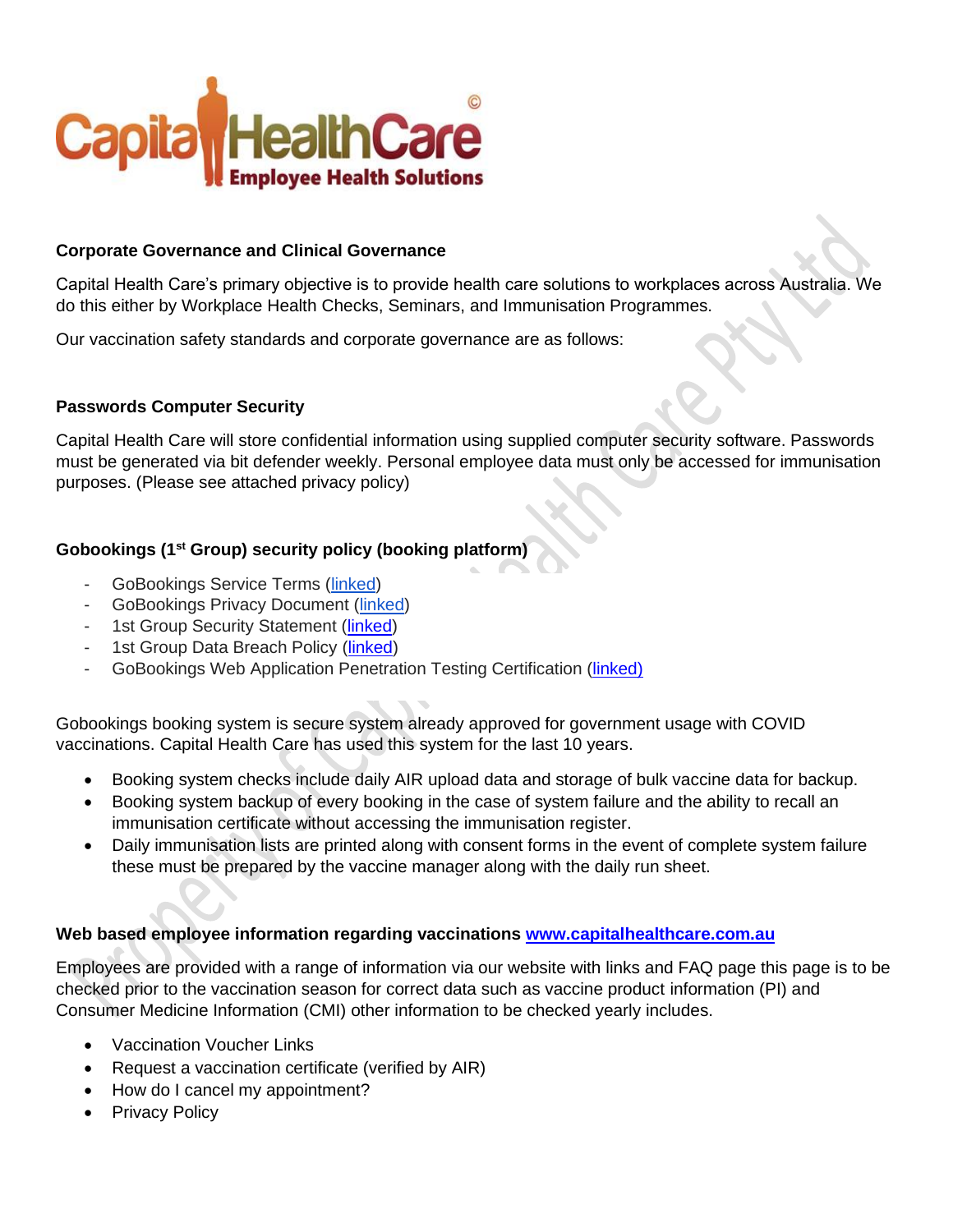## **Reporting**

Australian Medical Services Scheme reporting is to be done quarterly as per scheme guidelines. HR Team reporting will be done as requested, updates to the HR team regarding immunisation progress to be done weekly.

## **Financial Planning**

Capital Health Care's financial planning includes payment delay and use of our preapproved overdraft to support equipment purchasing, immunisations and employee wages. Capital Health Care purchases vaccine prior to the immunisation season to avoid supply chain delays.

Our monthly forecasts project prepurchase requirements. Orders are to be placed based on either signed government contracts or bookings within the booking system.

## **Capital Health Care's Clinical Governance**

Our delivery of clinic services addresses our systems of coordination and implementation of systems of care, analysis, and improvement of services. Our primary aim is to provide standards which protect the public from harm and to improve the quality of health.

Within the clinic environment our first priority is our immunisation nurse qualifications, emergency first aid, infection control and system training.

A registered nurse initiating and administering influenza vaccine under Capital Health Care's authority must comply with the following three components of clause 48A of the NSW Poisons and Therapeutic Goods Regulation 2008 (available at

http://www.legislation.nsw.qov.au/maintop/view/inforce/subordleq+392+2008+cd+0+N) which prescribes rules for: -

## **A. Completing an accredited vaccination training course,**

- **B. Recording each vaccination, and**
- **C. Conducting vaccinations under approved practice standards.**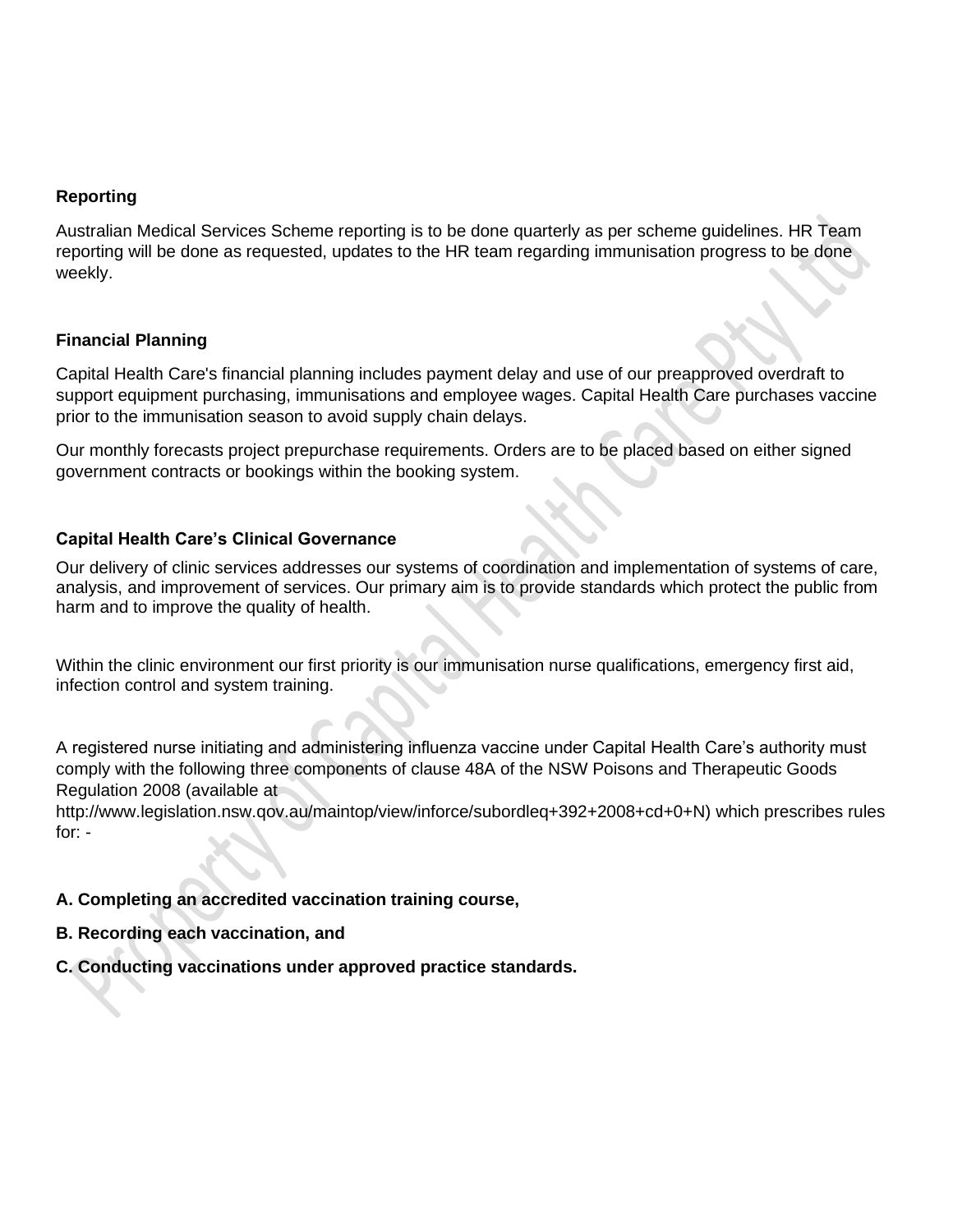# **Clinic set up and training**

Each nurse induction will include clinic briefing by experienced nurse supervisor or site manager. **Areas to be identified are.**

- Batch inspection
- Esky monitoring (Strive for 5) National Vaccine Storage Guidelines 'Strive for 5' | Australian [Government Department of Health](https://www.health.gov.au/resources/publications/national-vaccine-storage-guidelines-strive-for-5)
- Drawing up vials [Guidance on the use of multi-dose vials \(health.gov.au\)](https://www.health.gov.au/sites/default/files/documents/2021/05/covid-19-vaccination-atagi-guidance-on-the-use-of-multi-dose-vials-for-covid-19-vaccination-covid-19-vaccination-atagi-guidance-on-the-use-of-multi-dose-vials-for-covid-19-vaccination.pdf)
- Hygiene [The Australian Immunisation Handbook \(health.gov.au\)](https://immunisationhandbook.health.gov.au/)
- Infection Control [The Australian Immunisation Handbook \(health.gov.au\)](https://immunisationhandbook.health.gov.au/)
- AIR and consent forms (iPad operations and backup system)
- Pre & Post patient care [The Australian Immunisation Handbook \(health.gov.au\)](https://immunisationhandbook.health.gov.au/)
- Emergency First Aid [The Australian Immunisation Handbook \(health.gov.au\)](https://immunisationhandbook.health.gov.au/)
- Vaccination manages are responsible for initial clinic familiarisation along with experienced immunisation nurses. This includes identification of first aid response, EpiPen locations and expiry dates.
- The vaccine manage is responsible for the morning brief of the day's vaccinations.
- The vaccination manager is responsible for AIR iPad brief and backup procedures in the event of system failure.
- Nurses should notify vaccination managers of low supplies at the end of the clinic.

# **Nurse Training**

Each nurse must have completed a recognised immunisation training course for that state or territory. Immunisations can't be given outside the qualification state. Nurses must have competed all modules related to both general immunisations and COVID vaccinations these must be sited by site supervisor prior to clinic commencement.

# **Nurse insurance**

Capital Health Care nurses are employed on a casual basis as required for immunisation programmes. It is the vaccination managers responsibility to ensure the nurse has the relevant state or territory immunisation certification and that the immunisation certificate is current. Vaccination managers must ensure nurses are listed on Capital Health Care's insurance policies.

# **Vaccine preparation (influenza vaccinations**)

Should be removed as required with 10 vaccinations prepared and stored within the cooler in advance of immunisations. More immunisations may be prepared and stored within the cooler and removed prior to usage as per immunisation handbook guidelines, vaccine storage and cold chain management. The Australian [Immunisation Handbook \(health.gov.au\)](https://immunisationhandbook.health.gov.au/)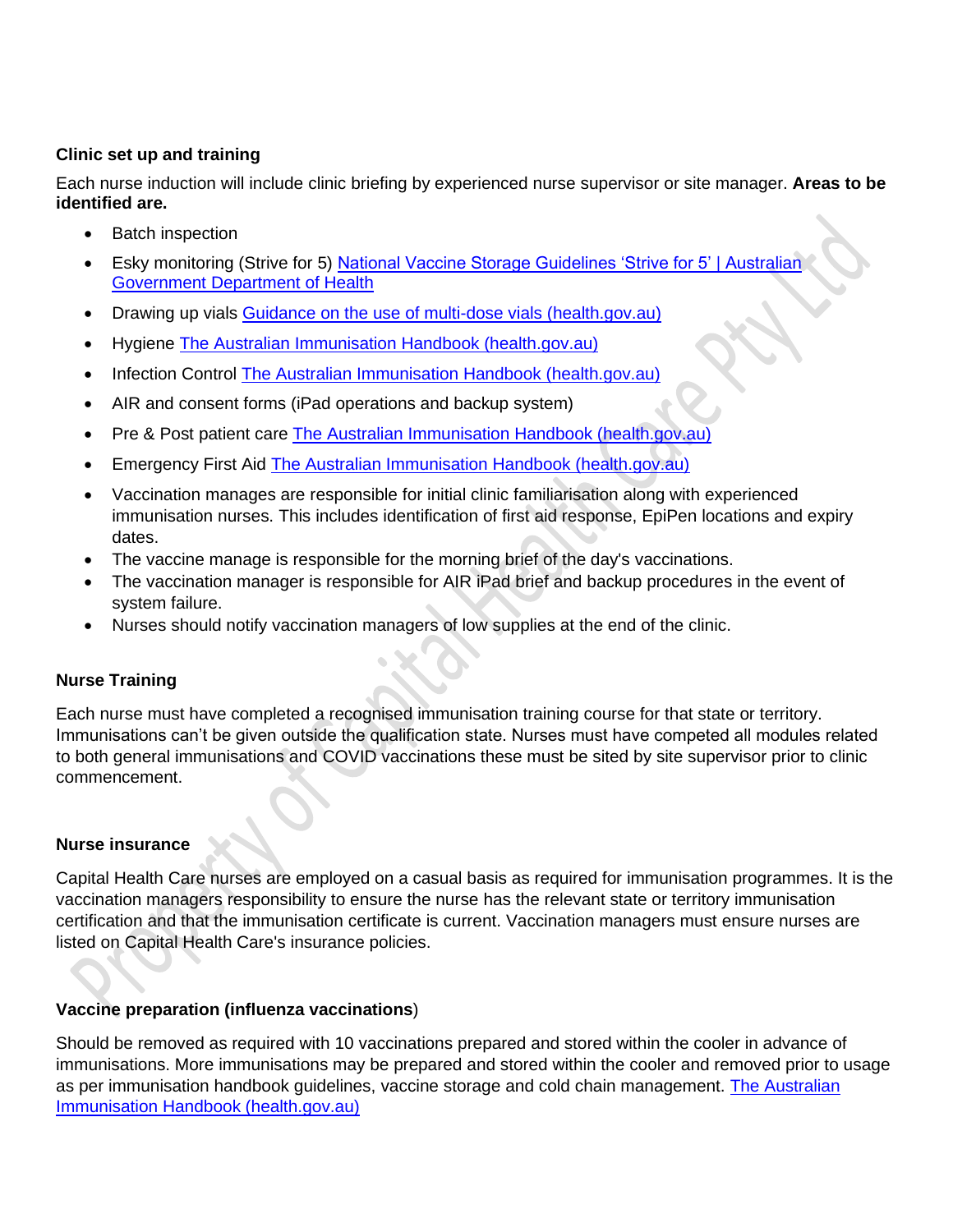As per COVID immunisation guidelines vaccine must be prepared with a second nurse. Please refer to [Guidance on the use of multi-dose vials \(health.gov.au\)](https://www.health.gov.au/sites/default/files/documents/2021/05/covid-19-vaccination-atagi-guidance-on-the-use-of-multi-dose-vials-for-covid-19-vaccination-covid-19-vaccination-atagi-guidance-on-the-use-of-multi-dose-vials-for-covid-19-vaccination.pdf)

## **B. Recording Vaccinations**

The nurse must record the vaccination with the following information: -

- a) The person's name, address, date of birth and contact details,
- b) The name and contact details of the person's primary medical practitioner,
- c) The brand, batch number and expiry date of the vaccine,
- d) The part of the body to which the vaccine was administered,
- e) The date on which the vaccine was administered,
- f) The nurses name
- g) The address at which the vaccination was administered, and
- h) A unique reference number for the supply and administration.
- i) Each vaccination must be uploaded to the Australian Immunisation Register (AIR)
- j) Final vaccinations must be accessible by the patient via MyGov immediately post vaccination.

# **C. Capital Health Care Standards**

# **1. General Requirements**

1.1. The nurse must hold a certificate confirming competency to vaccinate following completion of an accredited training program as specified in part or be currently working in a hospital emergency ward. If COVID vaccinations are to be given all modules must be completed and sited by their supervisor prior to commencement of the vaccination clinic.

1.2. Nurses must obtain a cardio-pulmonary resuscitation (CPR) certificate annually.

1.3. The nurse must vaccinate a person and provide management of an adverse event within the scope of Capital Health Care's vaccination policy and the nurses professional knowledge and expertise.

1.4. The nurse must comply with the following: -

a) 'The Australian Immunisation Handbook (current edition is digital) — Australian Government Department of Health, and

b) 'National Vaccine Storage Guidelines — Strive for 5' (current edition) — Australian Government Department of Health. [National Vaccine Storage Guidelines 'Strive for 5' | Australian Government Department of Health](https://www.health.gov.au/resources/publications/national-vaccine-storage-guidelines-strive-for-5)

1.5. The nurse should adopt or follow the following professional guidelines: -

a) 'Practice guidelines for the provision of immunisation services

b) 'Guidelines for Conducting Immunisation Services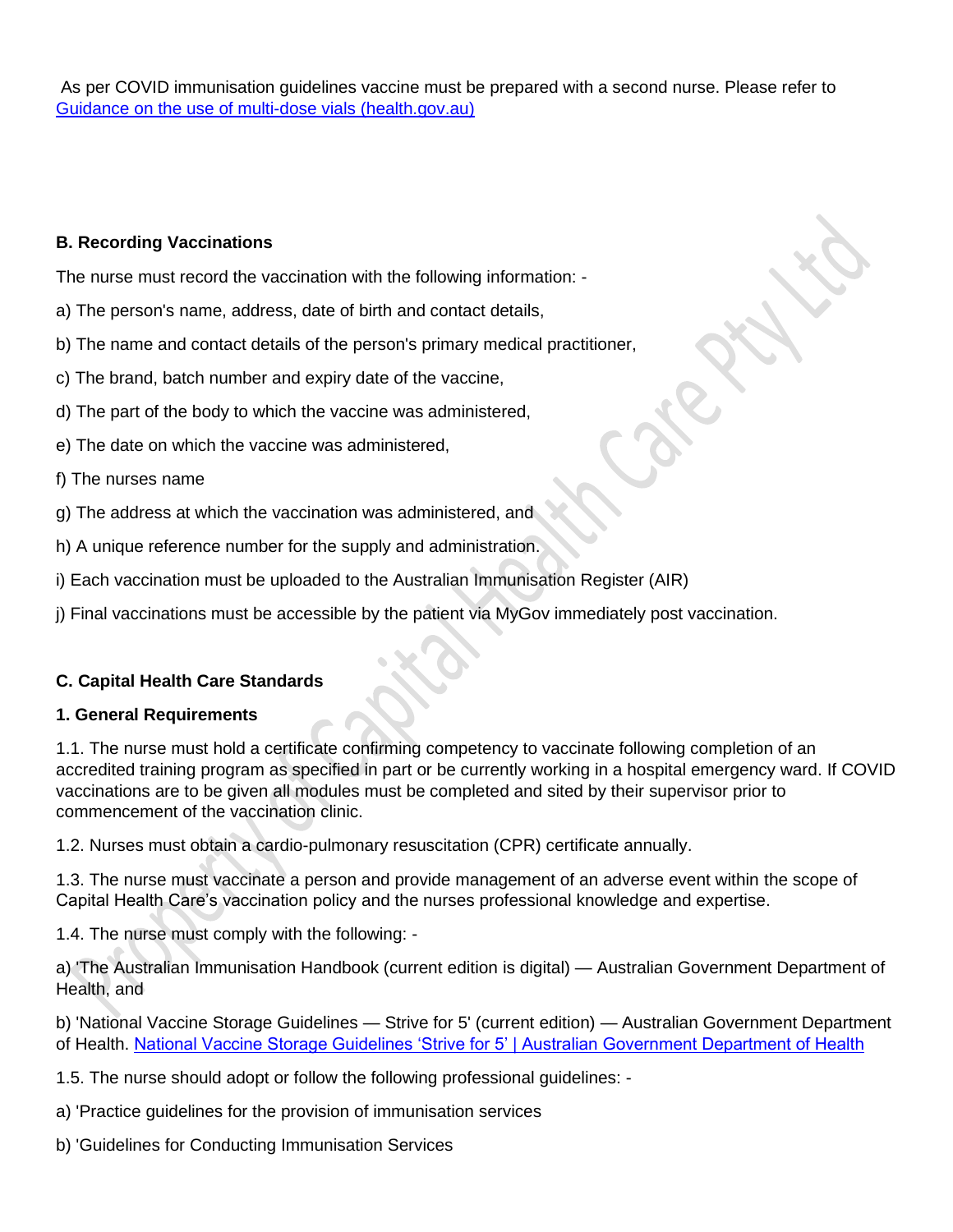# **2. Premises and Equipment**

2.1. The nurse must conduct the vaccination in an immunisation service room, consulting room or immunisation area of the premises. The room or area may be dedicated for the purpose, or an existing consulting room used.

2.2. The immunisation service room, consulting room or immunisation area must be consistent with the following: -

a) Not permit the vaccination to be visible or audible to other persons,

- b) Have adequate lighting,
- c) Be maintained at a comfortable ambient temperature,
- d) Have a hand sanitisation facility,
- e) Have ready access to a hand washing facility,

f) Have sufficient floor area, clear of equipment and furniture, to accommodate the person receiving the vaccination and an accompanying person, and to allow the nurse adequate space to manoeuvre, and

g) Have sufficient bench space (with an impervious surface), a chair and a first aid couch (or similar).

2.3. The nurse must have the following equipment consistent with; • 'The Australian Immunisation Handbook (current edition), and 'National Vaccine Storage Guidelines — Strive for 5' (current edition): -

a) A temperature-monitored foam esky for the purpose of storage of vaccines,

- b) All necessary consumables required for vaccine administration,
- c) An appropriately sized sharps container to dispose of clinical waste including used syringes and needles,

d) An in-date and complete anaphylaxis response kit,

e) An emergency response protocol (preferably laminated) on display, Page 2 of 3 ) 'The Australian Immunisation Handbook (current edition),

g) 'National Vaccine Storage Guidelines — Strive for 5' (current edition), and

h) A process to regularly monitor on-line updates to 'The Australian Immunisation Handbook (current edition), including prior to administering influenza vaccine.

# **3. Patient Consent and Eligibility**

3.1. nurse must obtain written consent from the person before the vaccination and must retain this consent for seven years (in accordance with the Health Records Information and Privacy Act). 3.2. The nurse must not vaccinate a person with a contra-indication or precaution to vaccination listed in the 'The Australian Immunisation Handbook (current edition). Current consent forms are either viewed via iPad or supplied laptops.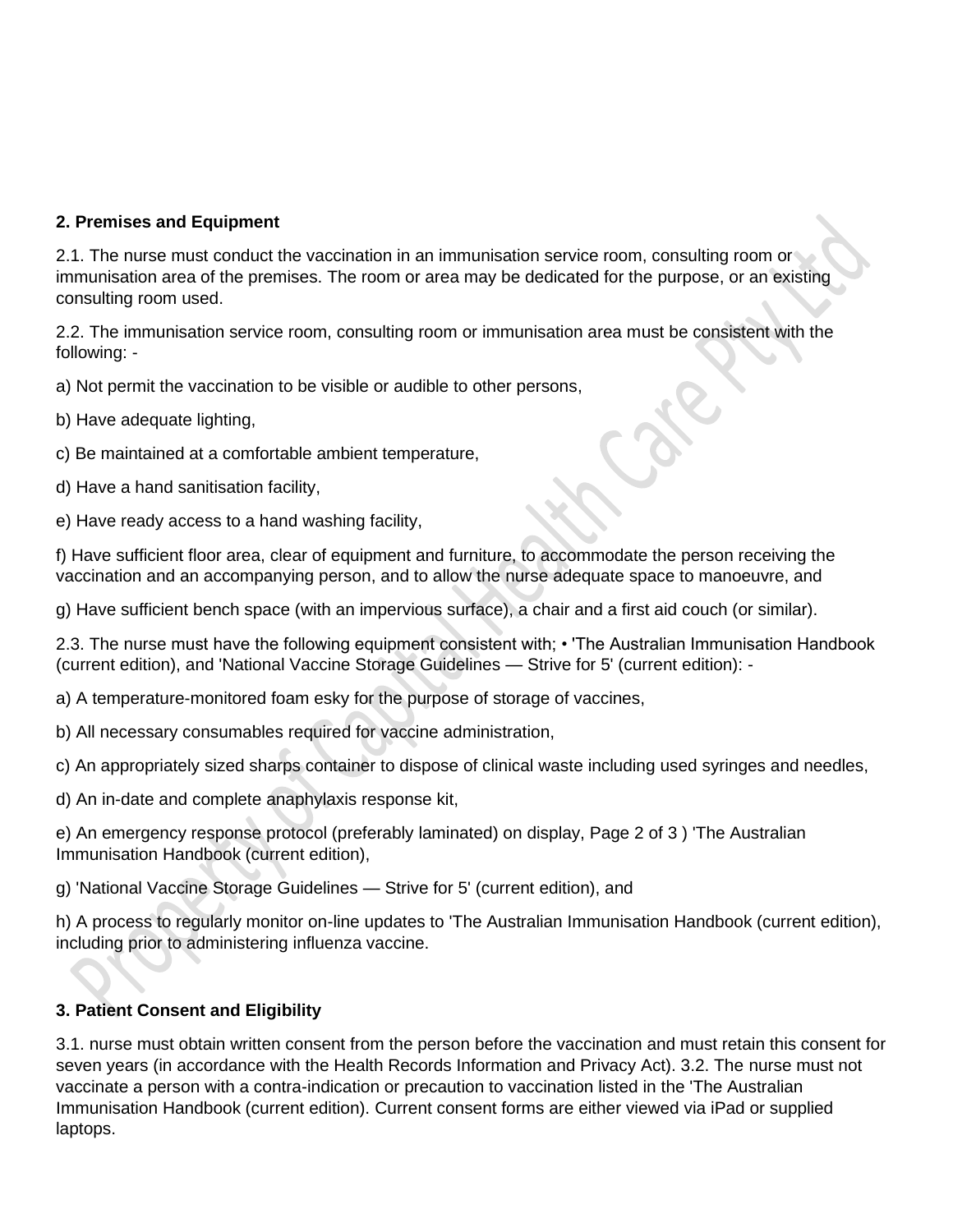## **4. Recording and Reporting**

4.1. The nurse must record the vaccination with the detail required under clause 48A(2) of the Poisons and Therapeutic Goods Regulation 2008. (as specified in part B) and a copy of this record should also be kept for seven years. All immunisations must be uploaded to the AIR as per the Australian Immunisation ACT 2015- 16 updated 15 February 2021.

## **5. Post Vaccination Care of the Patient**

5.1. The nurse must advise the person to remain on the premises for 15 minutes post vaccination and must advise the person of possible risks in leaving earlier than 15 minutes.

5.2. The nurse must either observe or direct an appropriately trained staff member to observe, the person for 15 minutes post vaccination to monitor for acute adverse events or anaphylaxis.

## **6. Management of Adverse Events**

6.1. The nurse must be competent to manage anaphylaxis post vaccination including use of adrenaline consistent with 'The Australian Immunisation Handbook (current edition).

6.2. The nurse must ensure an ambulance is called to attend a person who experiences anaphylaxis post vaccination.

6.3. Immediately after the response to an adverse event is affected, the nurse must notify the adverse event to the local Public Health Unit by telephone on 1300 066 055.

6.4 Nurses should identify the expiry date of both supplied EpiPens (two per nurse), Oxy Viva or resuscitation bag.

# **7. Vaccine Storage / Cold chain management**

Capital Health Care will strive for 5 degrees Celsius (°C) +2°C and +8°C, which is the temperature range recommended for vaccine storage. Capital Health Care maintains a Lec Medical Pharmacy Refrigerator capable of storing up to 700 standard single immunisations as per storage guidelines.

Vaccine Fridge Temperature is monitored twice daily via a temperature chart, or more if required. A data logging device also records data for record keeping and cold chain notifications this also supports accreditation documentation and audits. (Continuous logging)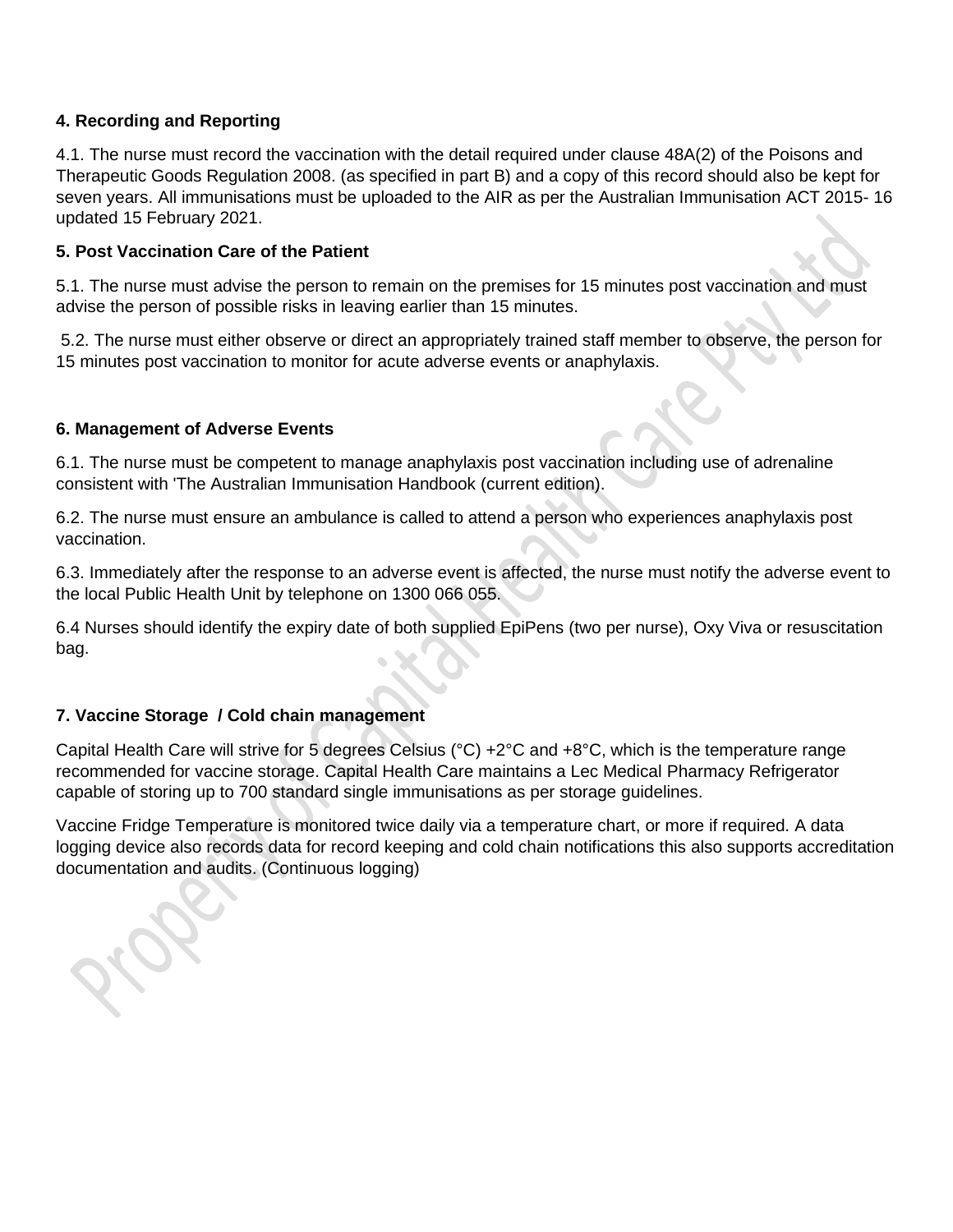

## **Vaccine Management Protocol – Capital Health Care Pty Ltd (management staff)**

**Vaccination Programme Manager must be familiar with** monitoring and recording current, minimum, and maximum temperatures of the vaccine refrigerator twice daily and as soon as possible after power outages.

Monitoring and adjusting equipment — for example, data logger and thermometer

- Equipment maintenance, including
- servicing the refrigerator and data logger
- changing the data logger and thermometer batteries
- checking the accuracy of the thermometer
- cleaning the refrigerator
- servicing the refrigerator

Readiness of freezer storage for ice packs and gel packs (in case of power failure, or mobile or immunisation sessions).

#### **Vaccines**

Capital Health Care vaccination management staff should be familiar with the ordering and receiving process.

- rotating stock so that vaccines with the shortest expiry date are used first
- calculating vaccine storage requirements
- storing vaccines

[The Australian Immunisation Handbook \(health.gov.au\)](https://immunisationhandbook.health.gov.au/)

[National Vaccine Storage Guidelines 'Strive for 5' | Australian Government Department of Health](https://www.health.gov.au/resources/publications/national-vaccine-storage-guidelines-strive-for-5)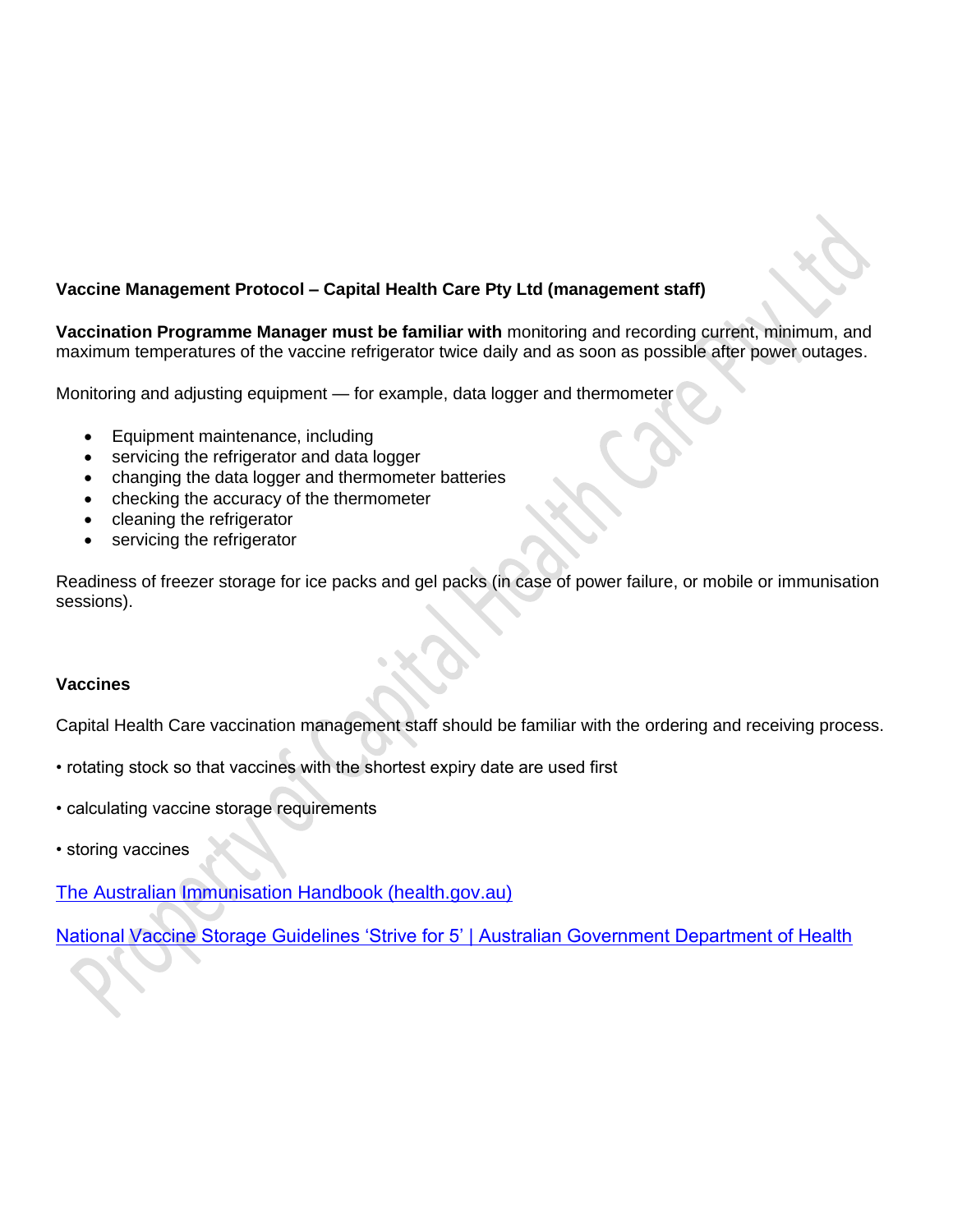

#### **Vaccine transport mobile clinics (Administration & Nursing employee's)**

• At least 24 hours before each mobile or outreach immunisation clinic, check the number of ice packs/gel packs in the freezer and replenish as needed.

• Plan the mobile or outreach immunisation clinic carefully. Take sufficient stock of vaccines, diluent, adrenaline (epinephrine), bubble-wrap, cold chain monitors and ice packs/gel packs.

- When using a cooler, store vaccines in their original packaging.
- If providing immunisations outdoors, choose a cool, shaded site.

• For a mobile service where there is no electric power supply or refrigerator, take an extra cooler containing additional ice packs/gel packs to replace melted ice packs/gel packs in the vaccine cooler.

• Take vaccines and diluents (if required) from the cooler only as required. Reconstitute vaccines immediately before administering them.

• When the vaccines are outside the vaccine cooler, keep them out of direct sunlight and away from other sources of heat and UV light (eg fluorescent light).

• Avoid handling vaccines any more than absolutely necessary.

• During mobile or outreach immunisation clinics, monitor and record the current, minimum and maximum temperatures of the cooler every hour. Reset the thermometer after each reading.

• When the mobile or outreach immunisation clinic is over, return vaccines that have been continuously stored between +2°C and +8°C to the vaccine refrigerator as soon as possible.

• temperature-monitoring equipment and documentation hourly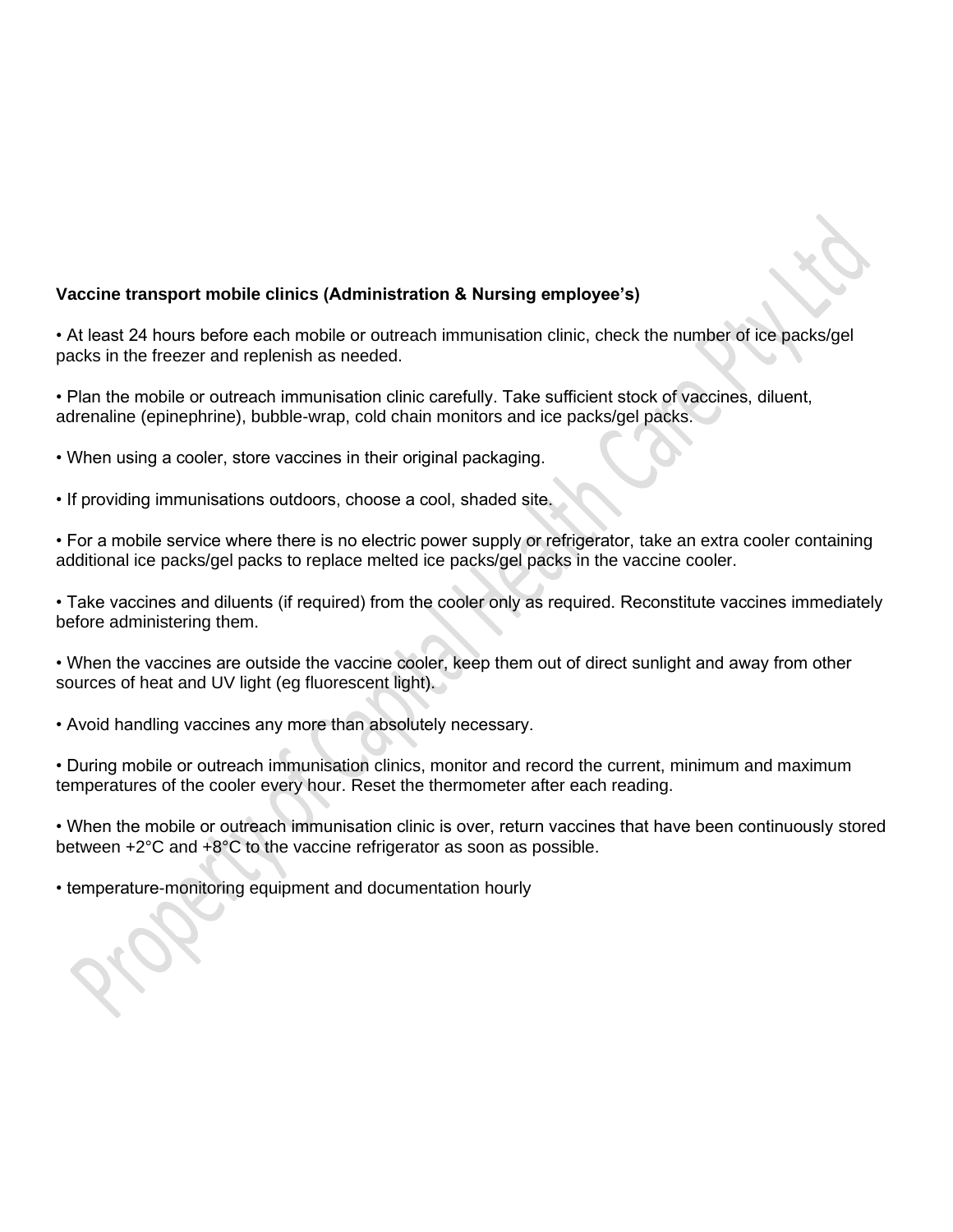

#### **Vaccination Pickup**

Your immunisation pack will be packed as per Strive for 5 guidelines management has pre chilled and packed your cooler it is your responsibility to maintain temperature especially within the first two hours from pickup**.**

Freezing episodes can occur in all coolers, usually in the first 2 hours after packing. The minimum size cooler recommended for storing vaccines is 10 litres.

Monitor and record the temperature every 15 minutes for the first 2 hours, then at least hourly (provided that temperatures are stable) using a battery-operated minimum/maximum thermometer. The thermometer should be reset after each reading for accuracy.

Temperature will depend on

- ambient temperature (winter)
- number of vaccines
- size and type of ice packs/gel packs given.

When using Capital Health Care coolers, always do the following:

- Condition the ice packs or gel packs
- Correctly pack the cooler to reduce the risk of freezing

Please make sure you insulate the vaccines with appropriate material so they do not come into contact with ice packs/gel packs that are at 0°C. For example, loosely wrap vaccines in bubble-wrap, allowing cool air to circulate; avoid wrapping tightly.

• Ensure that the contents of the cooler are packed securely so they cannot move around during transport.

- Keep the cooler out of the direct sun.
- Remove vaccines from the cooler only as they are required.
- Check that the temperature has remained between +2°C and +8°C before administering the vaccine.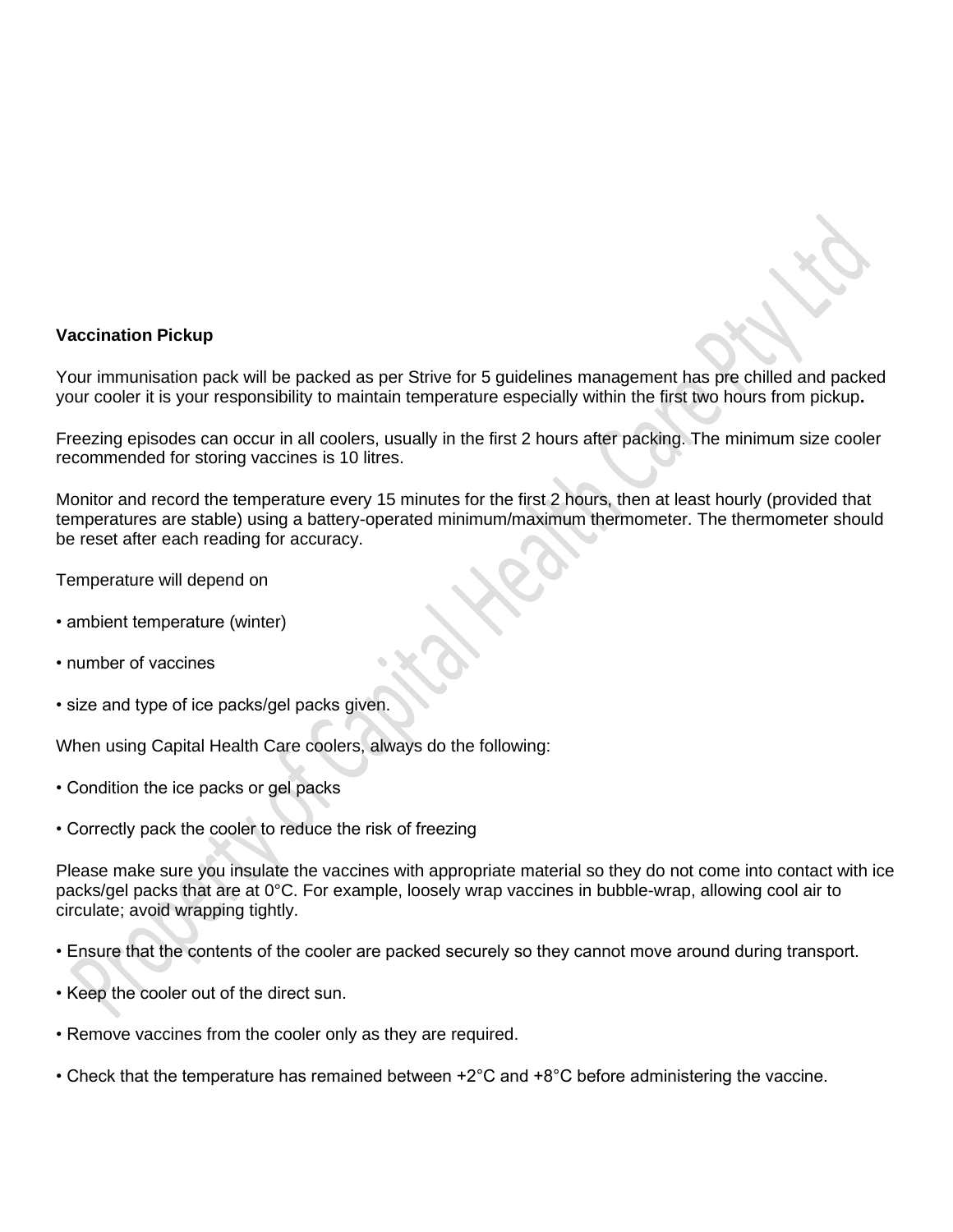# **Reporting a cold chain breach (Cold chain breach protocol'**

Capital Health Care's action to take if the refrigerator temperature goes outside the recommended range.

## **What to do**

1. Immediately isolate the vaccines.

2. Keep vaccines refrigerated between +2°C and +8°C, and label 'Do not use'. Vaccines may need to be transferred to an alternative purpose-built vaccine refrigerator or cooler.

3. Contact the state or territory health department as soon as possible (during business hours). The health department will require vaccine details, data logging and twice-daily temperature readings to assess the breach.

4. Do not discard any vaccine until advised to do so by your state or territory health department.

5. Take steps to correct the problem and to prevent it from recurring.

6. For privately purchased vaccines, contact the manufacturer for advice.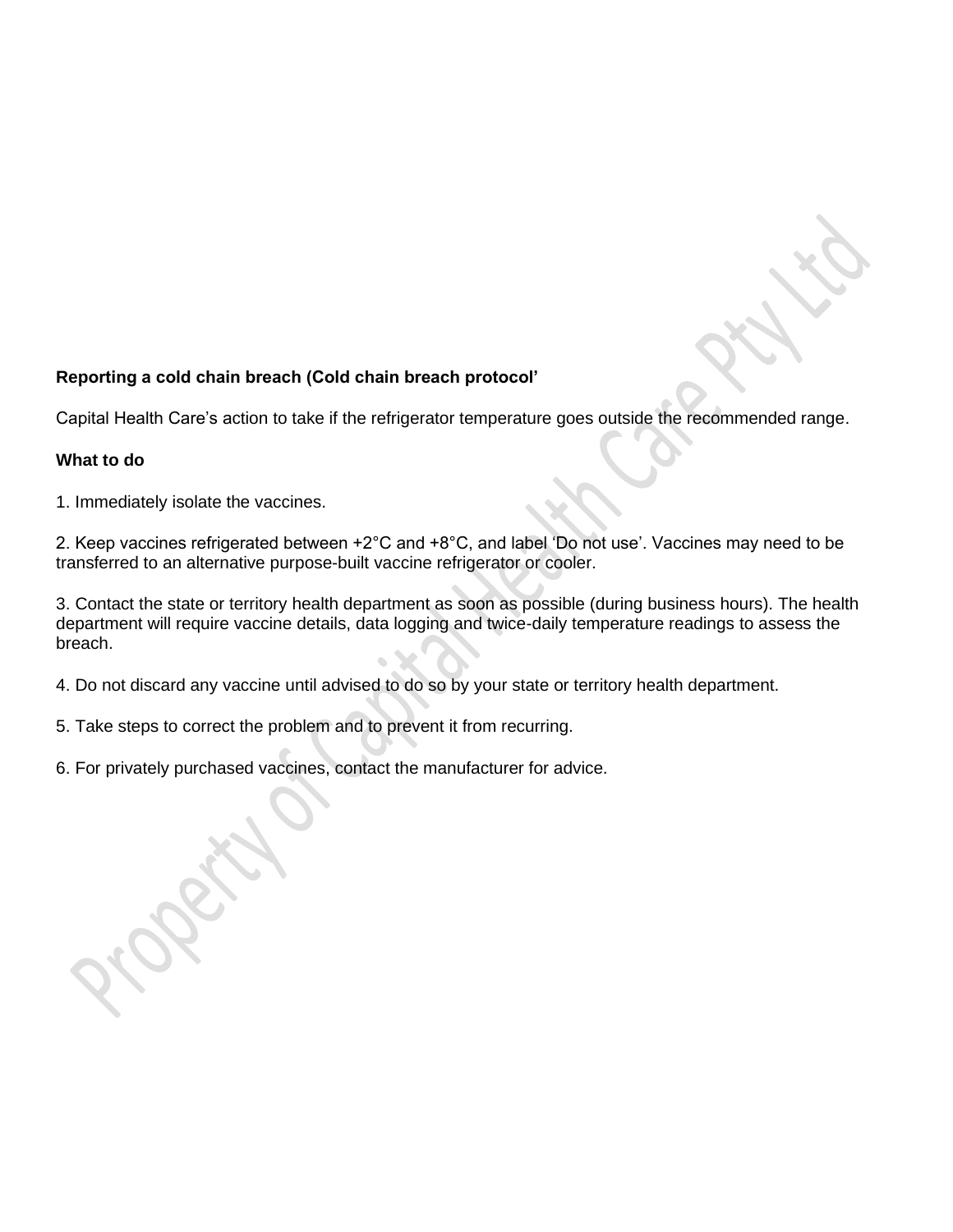#### **Information needed when reporting a cold chain breach**

- Date and time of the breach
- Reason for the cold chain breach (if known) and whether it has been rectified
- Brand and size of refrigerator in which the vaccines are stored (eg ABC brand; 381 litres)

• Information for the breach period downloaded from your data logger. All refrigerators should have continuous data logging. Download the data before contacting your state or territory health department

• Minimum and maximum temperature readings while the vaccines were exposed to temperatures outside the +2°C to +8°C range

- Length of time the refrigerator temperature was outside the +2°C to +8°C range
- Date the refrigerator was last serviced
- Whether the vaccine refrigerator has had any maintenance issues recently
- Length of time that these issues have been occurring
- Type and number of vaccines in the current stock
- Expiry date of the vaccines
- Whether any vaccines have been pushed up against the cooling plate or a col
- Whether all vaccines are in their original packaging
- Whether anybody has been vaccinated with potentially affected vaccines
- Whether the vaccines have previously been exposed to temperatures outside the +2 $^{\circ}$ C to +8 $^{\circ}$ C range
- Whether there is any visible damage to vaccines (eg wet or soggy packaging)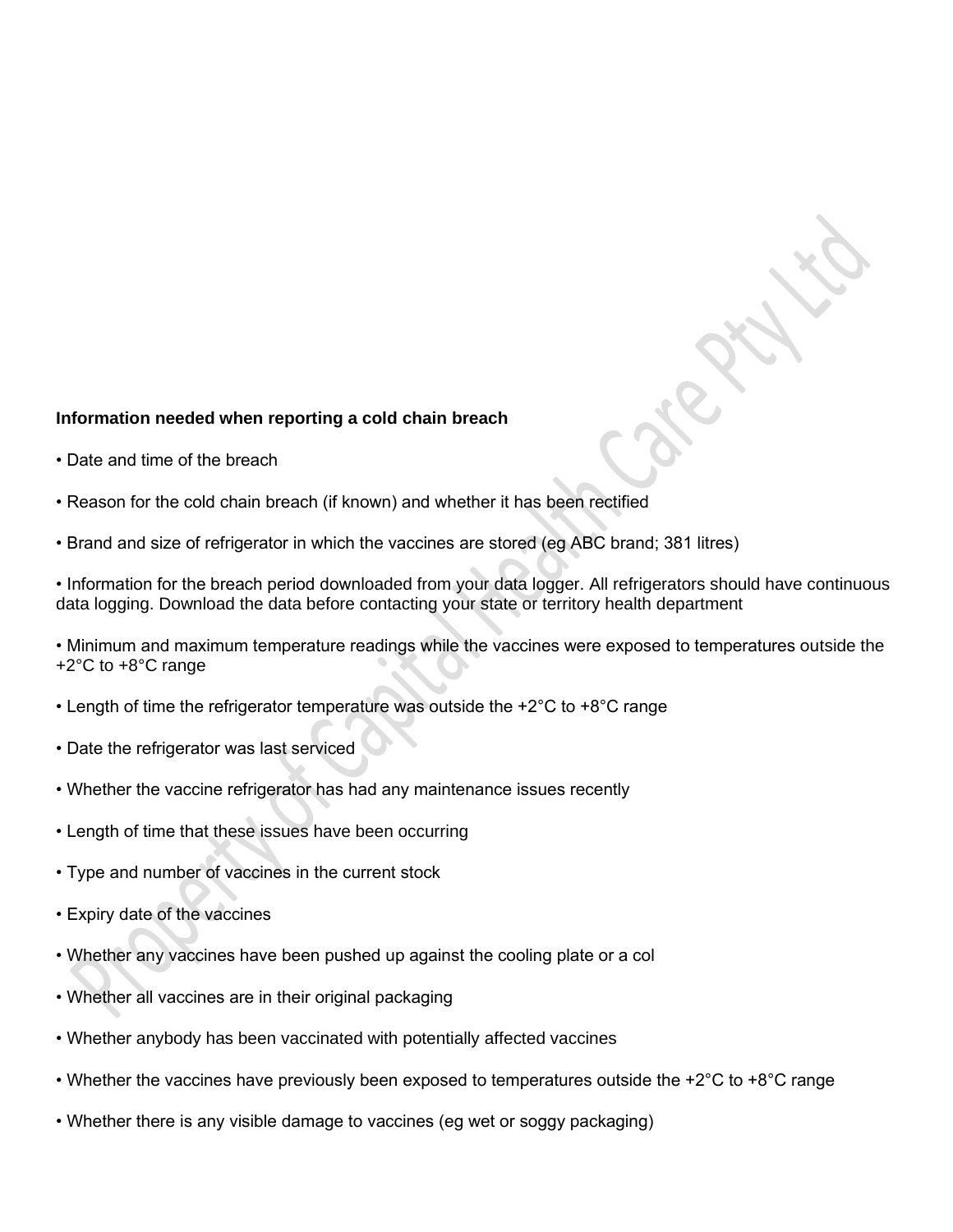## **Vaccination Information distribution and advertising**

Capital Health Care Distribution of factual information regarding vaccinations must come from either an Australian government department such as NHMRC, Department of Health or the company producing the vaccine. Capital Health Care will provide onsite vaccine literature such as CMI to the patient immediately if requested. Product information (PI) and Consumer Medicine Information (CMI) will be provided to the HR Team prior to booking system release.

#### **Nurse wages**

Capital Health Care's pay policy is to award all casual employees with the same above average award wage. All immunisation staff will be paid in accordance with experience an experienced competent enrolled nurse will be paid the same rate as a nurse practitioner. Nurses are paid fortnightly upon correctly lodged time sheets. Capital Health Care maintains above average pay after identifying employees are happier and provide a more enjoyable experience to the patient. Identifying good patient care and professional services results in further contracts. Capital Health Care Management recognises the importance of paying nurses as soon as possible to ensure business growth.

The training course must be conducted by an accredited training organisation.

## **Capital Health Care Pty Ltd - Vaccine storage self-audit**

Once every twelve months Capital Health Care will perform a vaccination self-audit as per appendix 2 of the National Vaccine Storage Guidelines – Stive for 5

Ongoing vaccine management for Capital Health Care and education for our current staff, and orientation of new staff members is of the highest priority.

David Medlock

David Medlock Managing director Capital Health Care Pty Ltd